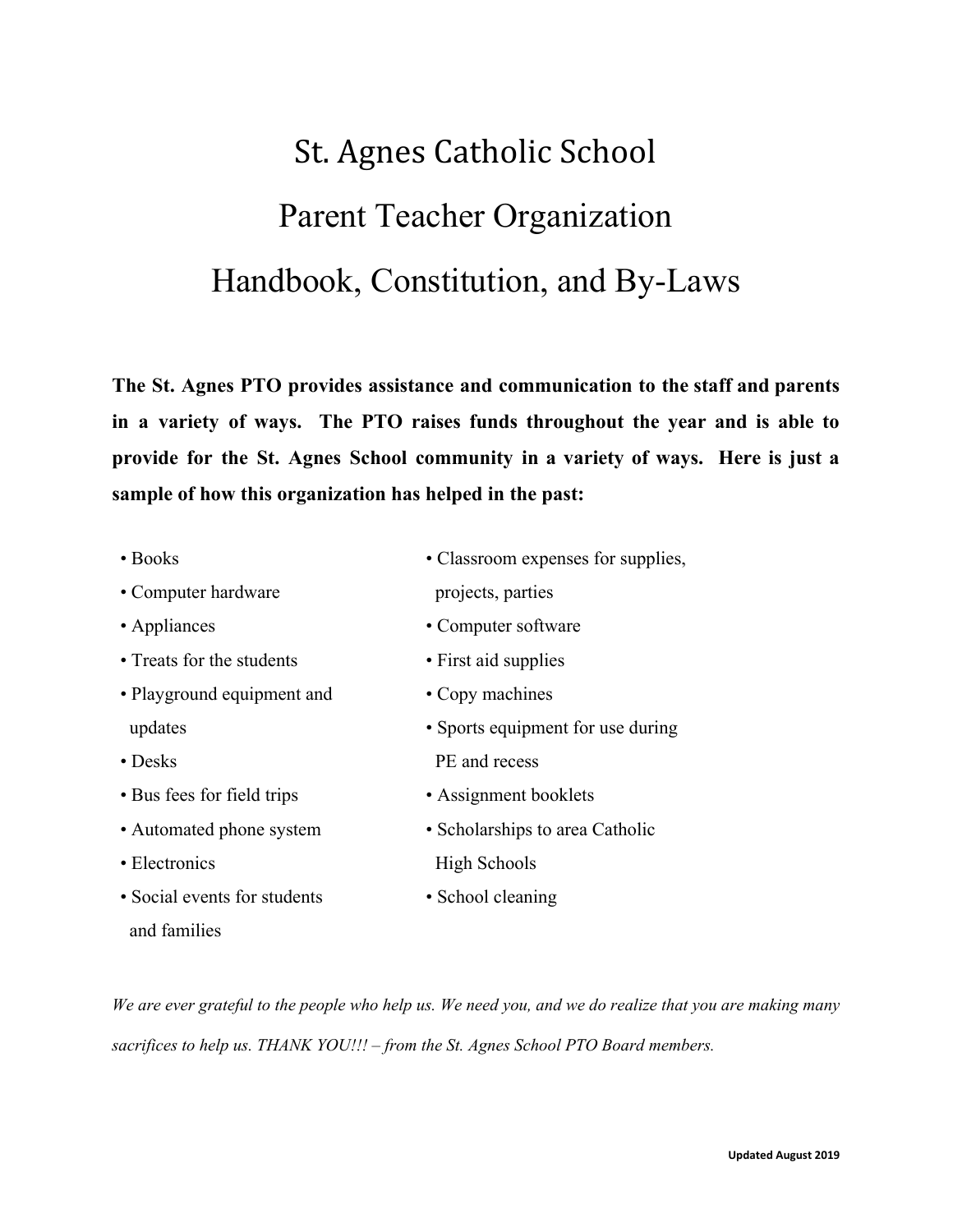# **2019 - 2020 St. Agnes PTO Officers**

**President:** Alyssa Schwent aschwent@sgdragons.org

**Vice President:** Eric Emmett emmett.eric@gmail.com

**Treasurer:** Adrienne Griffard agriffard@stjiparish.org

**Secretary:** Debbie Varga debbievarga1@gmail.com

## **St. Agnes School PTO Members**

- Principal
- **•** Teachers
- **•** Parents or Guardians of all students grades K through 8

Note: Each school family is expected to be active in the PTO. When all families are active in the PTO, *it is stronger and more successful.*

## S**t. Agnes School PTO Member Responsibilities**

- Attend four meetings per school year
- PTO Annual Dues \$10/family due by 1st PTO meeting (used for teacher birthday gifts)
- Work One Fundraiser Annually Trivia Night, Sausage Breakfast, Scrip Sales
- Work the Auction This includes providing a donation for the auction equal to \$50 in value or make a monetary donation as well as participating in committee responsibilities or work in preparation, or the night of the auction.
- Participate in other Fundraisers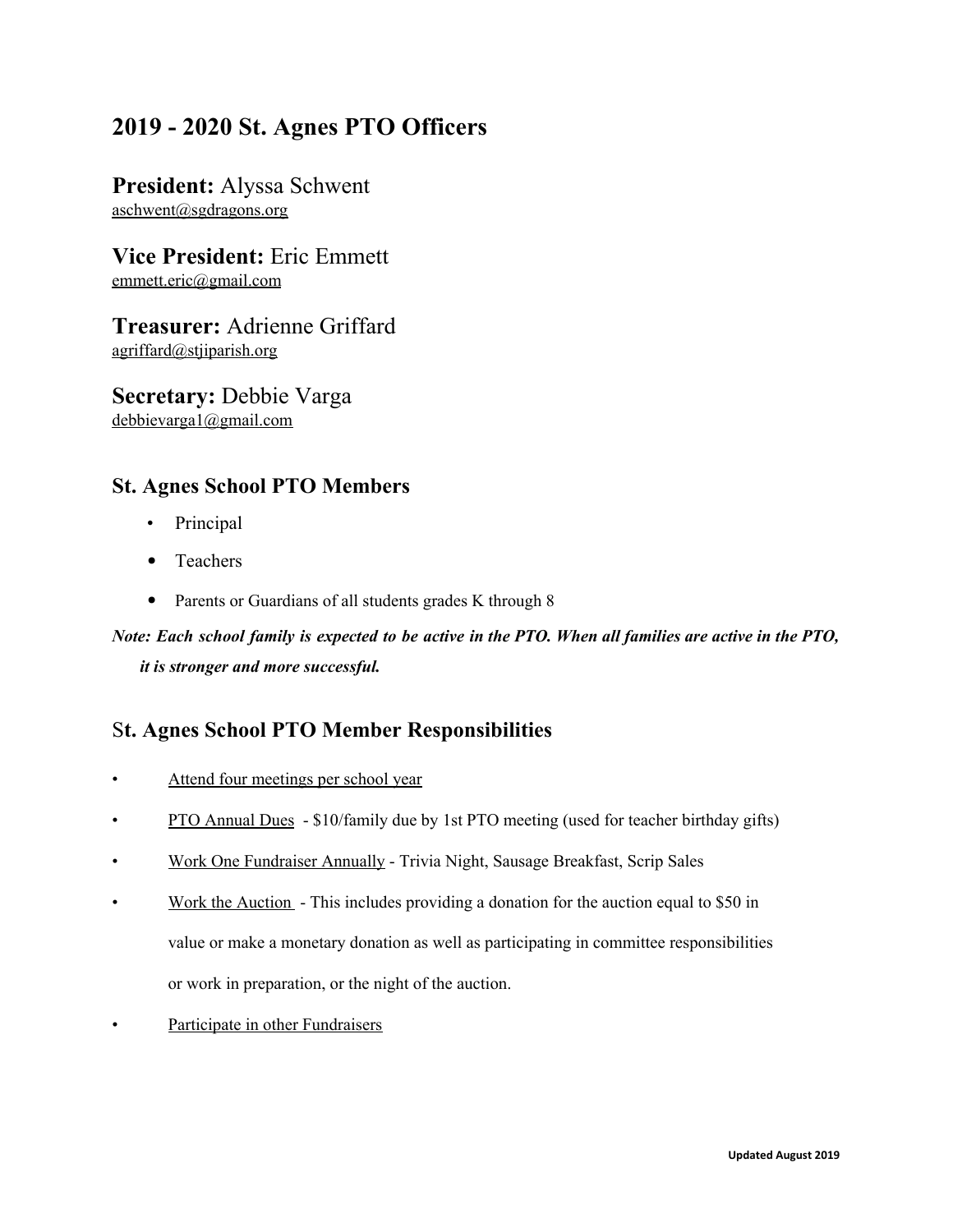• Contribute to the "\$120 Donation" Scrip Fundraiser - Pay \$120 at the beginning of the year and then earn back in Scrip gift cards as goals of \$40, \$80, \$120 are met .

## **St. Agnes PTO Meetings**

**Start time:** Meetings begin promptly at 7:00 p.m.

**Length of meetings:** An effort is made to keep meetings to approximately 1 hour.

**Room Count:** Upon arriving to each meeting, please put a check mark next to your child's name. The class with the highest percentage of attendance earns a reward announced at the meeting determined by teachers and principal.

**Agenda:** Will be posted on the St. Agnes website the Friday prior to the week of the PTO meeting. Items for New Business must be submitted to the PTO Board by the Sunday prior to the meeting in order to be added to the agenda. If the agenda is changed as a result of this, it will be updated on the Monday prior to the meeting.

**Minutes:** Will be posted to the St. Agnes School Website

**Babysitting available:** Babysitters are provided. An adult who has completed the Protecting God's Children through the Archdiocese will supervise; older students are asked to volunteer their babysitting services for this purpose

### **Teacher Allowance**

- Teachers must submit receipts for classroom supplies for which they are seeking reimbursement. The maximum amount to be reimbursed is \$300 per school year.
- All receipts must be submitted to the PTO Treasurer by June  $30<sup>th</sup>$  of each year.
- Funds cannot be carried over from year to year.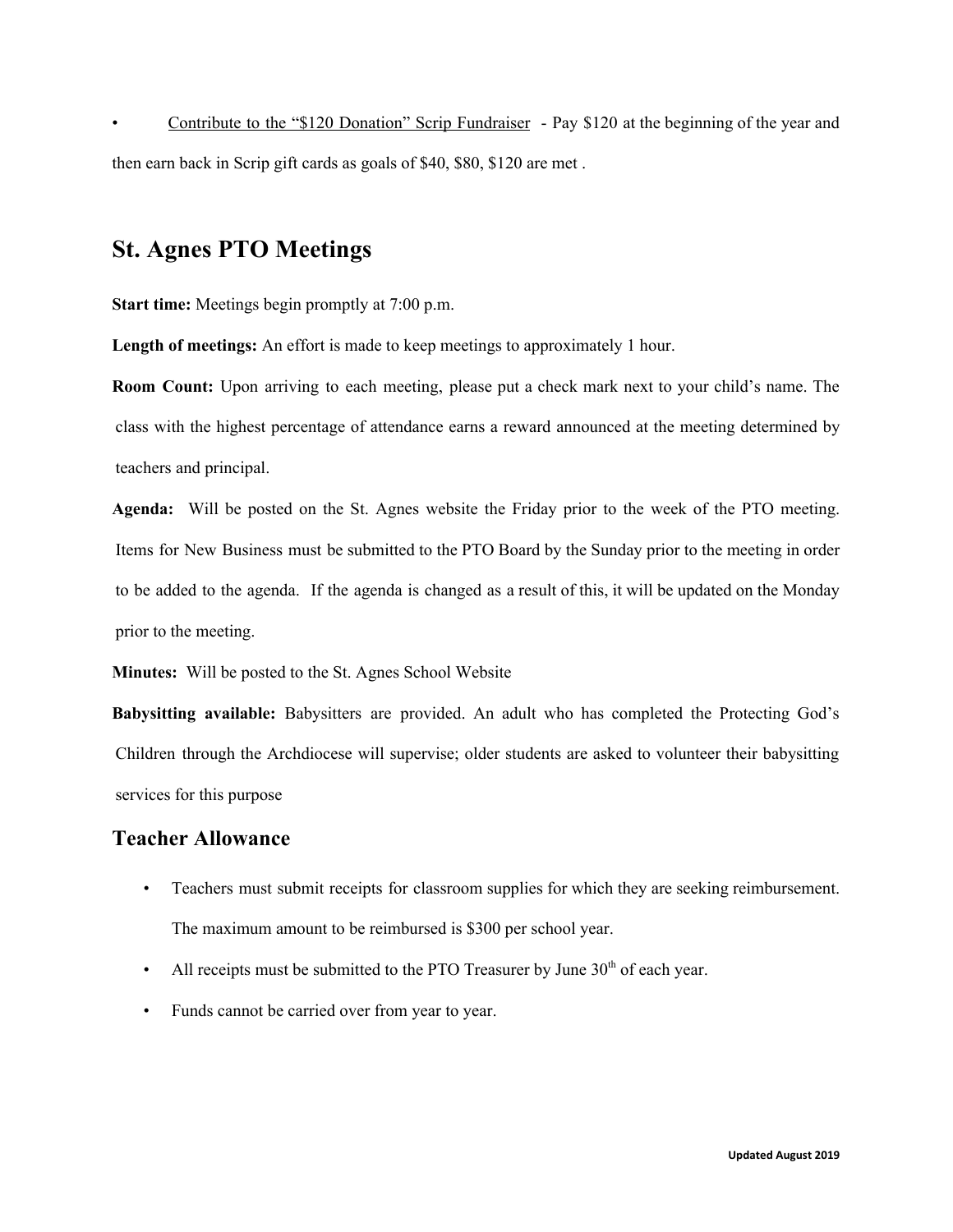## **Field Trips**

- The PTO provides up to \$300 per class for bus expenses. If funds are left over after bus fees are paid, monies may be used toward entry fees etc.
- An additional \$500 allowance is provided to the  $8<sup>th</sup>$  grade class for their spring field trip.
- Buses MUST be used as the method of transportation for ALL field trips.
- Field trips are up to the discretion of the Principal and teachers. In the past, classes have taken one or two trips throughout the year. Some classes have combined classes in order to save on bus fees.

# **School Events & Volunteer Opportunities**

- Grandparents Day
- Valle Homecoming Parade
- Halloween Trunk or Treat
- Class Field Trips
- Catholic Schools Week
- Father Daughter Dance
- Mother Son Kickball/Amazing Race
- Teacher Appreciation Day
- School Picnic/Field Day
- Red Ribbon Week
- Athletic Association Board
- Coaching Sports

## **Scholarships**

The PTO grants two \$250 scholarships each year to students attending area Catholic High Schools,

Valle and St. Pius X. In addition, contributions of \$2,000 to the Tuition Angel account scholarship fund is

to be considered annually (donation is made in Sr. Donna Marie Kist's name). The decision to contribute

to these scholarships are based on the financial status of the PTO at the time of review.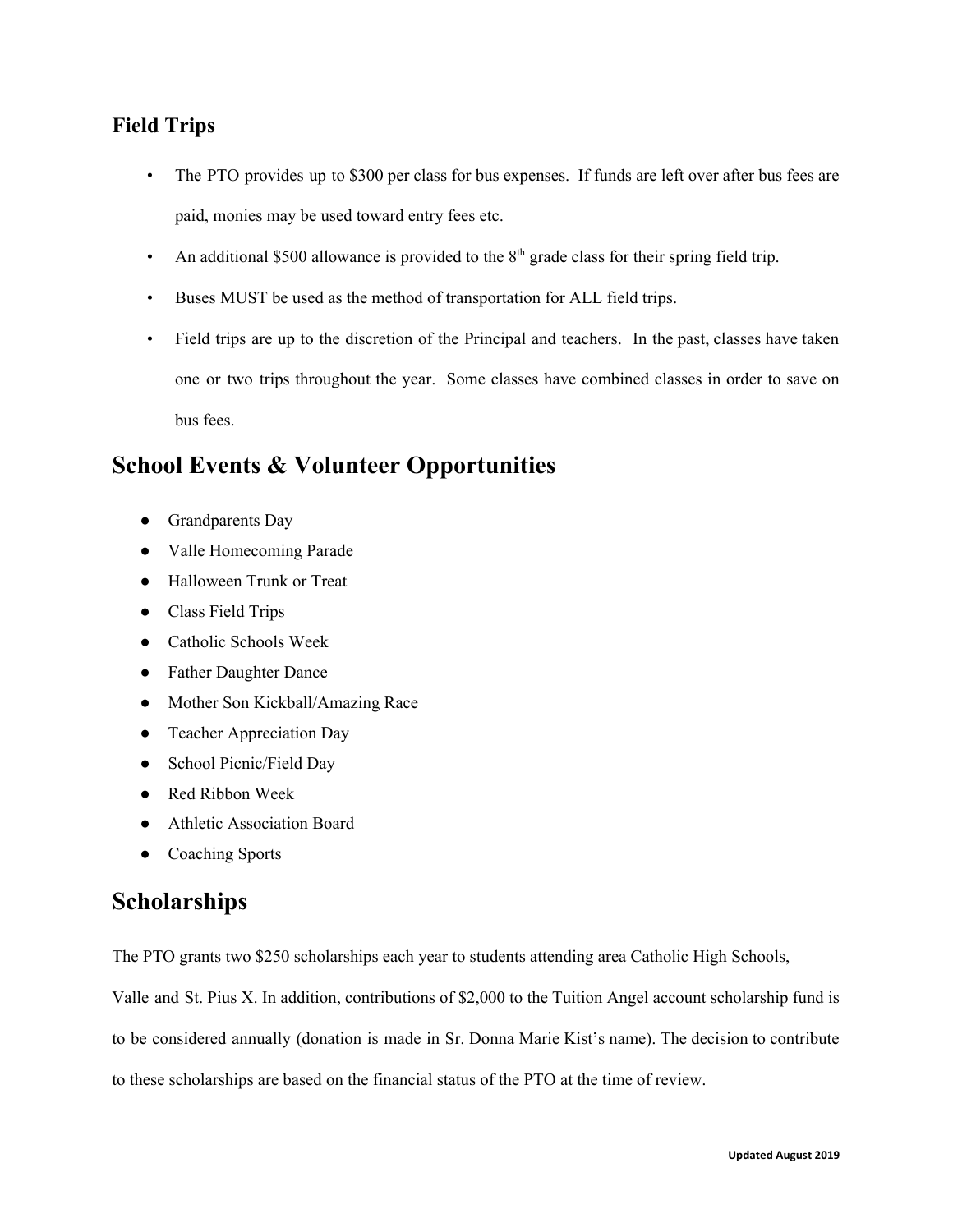# **Crusader Crews**

There will be multiple crews (teams), each indicated with a crew color, to include every family in the school. A crew leader will be assigned per team to keep all informed on happenings within their crew. It is the responsibility of each crew (team) to assist with welcoming new families to the school community, distributing "welcome" signs in the yards of new families and kindergartners. Other duties include making a meal for families with a new baby and determining how PTO can help school families when something unexpected arises such a serious illness, fire, etc. To help as a reminder, students can wear their crew color the day of PTO meetings to school.

# **Room Coordinators**

Room Coordinators plan class parties, plan activities for field day, assist teachers with the planning of field trips, etc. Due to the additional activities in grades K, 2, and 8, Coordinators may find it helpful to recruit additional assistance.

Class funds of \$10.00/child will be collected. It is recommended that the Room Coordinators for each class create a budget at the beginning of the year based upon the events and the class funds collected from parents. The funds collected must cover the expenses of class parties as well as Teacher's Christmas gift. *PTO annual dues of \$10.00/family will cover Birthday gifts for staf and volunteers.*

The PTO provides funds to the following classes to cover expenses as noted below.

| <b>Class</b>          | Amount | <b>Purpose</b>                    |
|-----------------------|--------|-----------------------------------|
| Kindergarten          | \$100  | Graduation celebrations expenses  |
| $2nd$ Grade           | \$100  | First Communion banner expense    |
| 8 <sup>th</sup> Grade | \$600  | $$500$ for trip and $$100$<br>for |
|                       |        | graduation                        |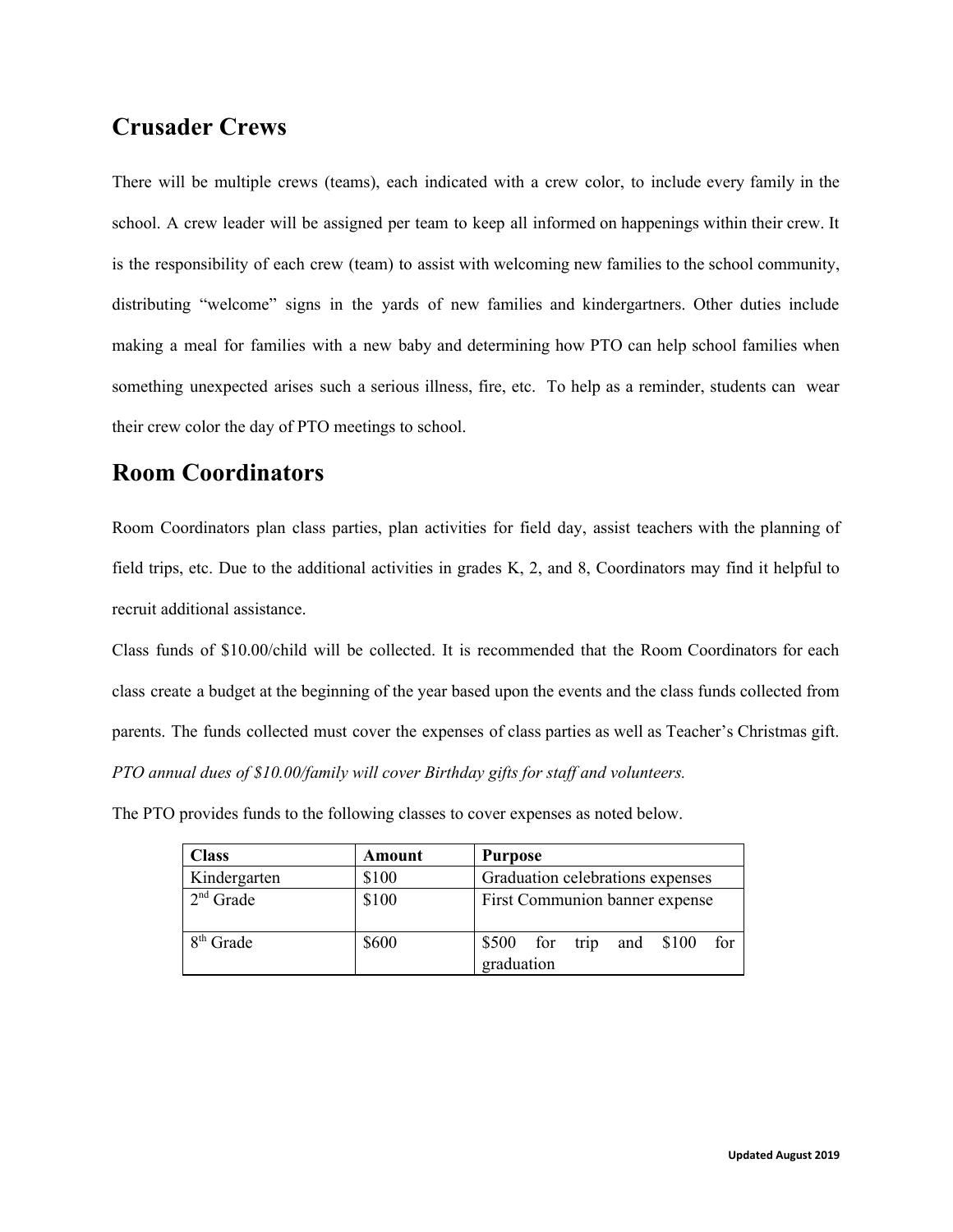## **St. Agnes school website**

#### [www.stagneselementary.or](http://www.stagneselementary.org/)g

Under the PTO tab on the school website one will find the handbook, list of volunteer opportunities, communication links, and crusader crews.

*"St. Agnes is truly blessed to have such dedicated, supportive, and awesome parents who make up our PTO. You are the best!" – Cindy Fallert,*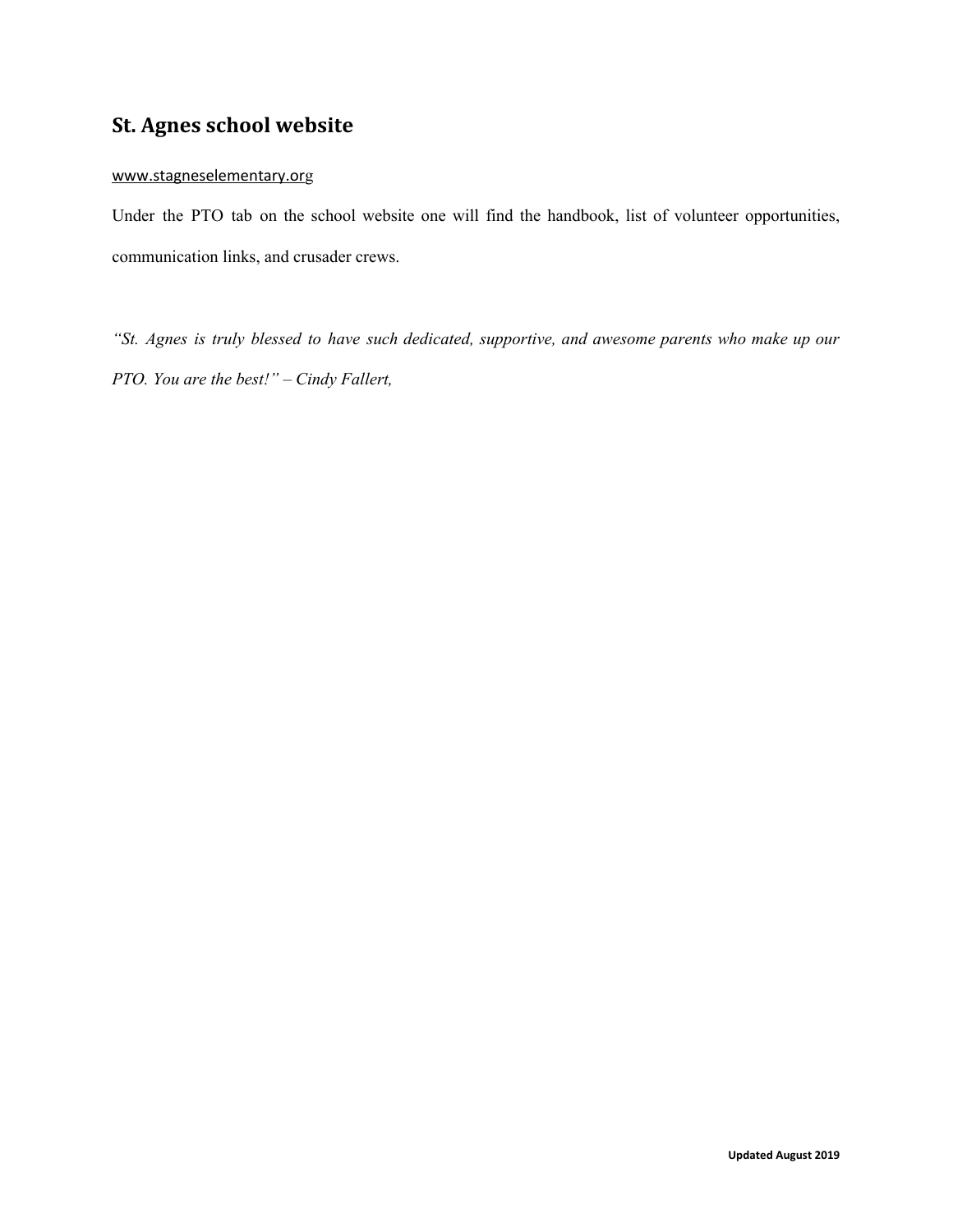# St. Agnes Catholic School Parent Teacher Organization Constitution

#### **Article I. Name**

**Section 1.01** The name of this Association shall be the St. Agnes Parent Teacher Organization in the Archdiocese of St. Louis, Missouri.

#### **Article II. Objectives**

**Section 2.01** The St. Agnes PTO helps the school by providing assistance and communication to the staff and parents in a variety of ways. In addition, fundraisers are held by the St. Agnes PTO. Funds raised throughout the year provide supplemental income for the St. Agnes School community.

#### **Article III. Respect for School Policies**

**Section 3.01** The PTO shall respect the established school policies and practices as set forth by the pastor and the school principal.

#### **Article IV. Membership**

**Section 4.01** Membership shall consist of the parents and guardians of the students of St. Agnes Elementary and the faculty of the school.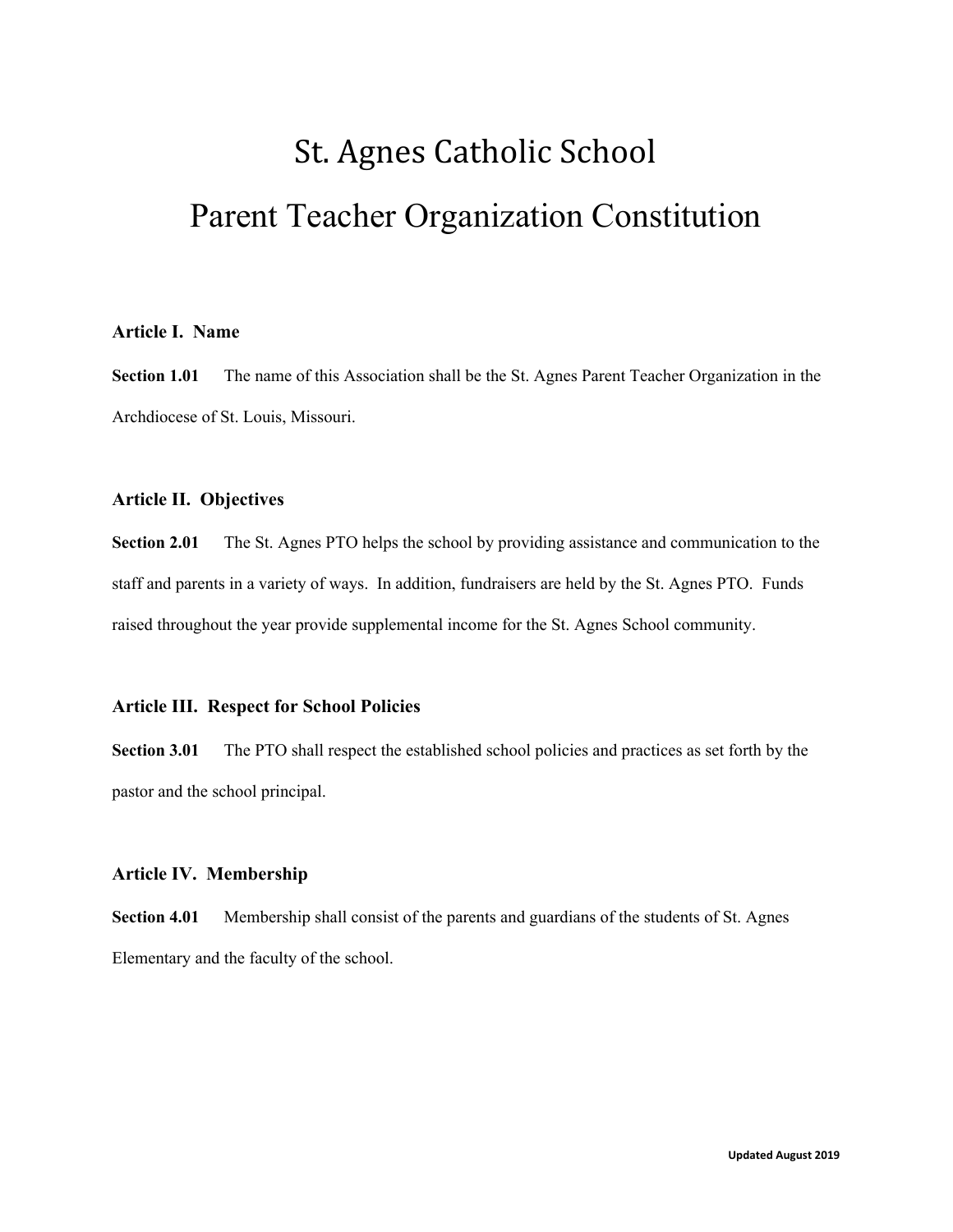#### **Article V. Officers**

**Section <b>5.01** The officers of the Organization are president, vice president, secretary, treasurer, pastor, and principal.

**Section 5.02** Candidates for each vacant office will be presented for general membership approval at the final meeting of each school year. Nominations may also be offered from the floor. The terms for each office are outlined in the bylaws.

#### **Article VI. Spiritual Advisors**

**Section 6.01** The pastor or a priest appointed by him shall be the spiritual advisor to the St. Agnes PTO.

#### **Article VII. Meetings**

**Section 7.01** The regular meetings of the St. Agnes PTO shall be held on Wednesdays in the months of August, October, February, and April.

#### **Article VIII. Affiliation**

**Section 8.01** The St. Agnes PTO shall be affiliated with the St. Agnes Parish Council and the St. Agnes Elementary School Board.

#### **Article IX. Amendments**

**Section 9.01** The Constitution may be amended at any regular meeting by a two-thirds vote of the members present and in good standing.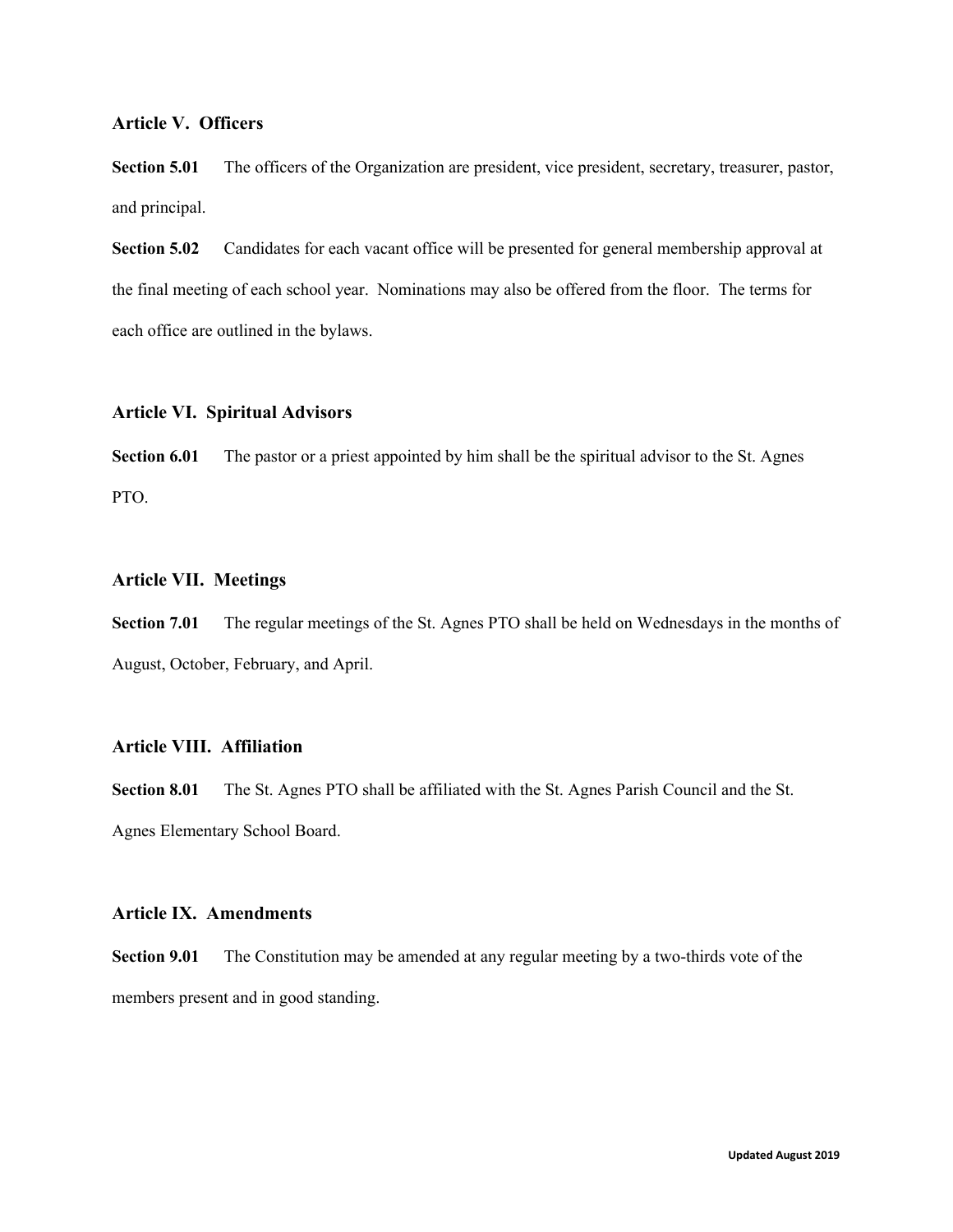# St. Agnes Catholic School Parent Teacher Organization Bylaws

#### **Article I. Officers**

**Section 1.01** The President shall preside at the meetings of this organization and of its Executive Committee, appoint the chairman of committees with the approval of the Executive Committee, and perform such duties as are incumbent on this office. The President ex officio is a member of all committees except the nominating committee. The President will serve as a liason to the St. Agnes Parish Council.

**Section 1.02** The Vice President, in the absence of the President, shall perform all the duties of the president. The Vice President will assign Crusader Crews for the St. Agnes PTO meetings. The Vice President will update the PTO portion of the St. Agnes Elementary Website.

**Section 1.03** The Secretary shall:

- a. record the minutes of all organization meetings.
- b. keep a list of all members of the organization.
- c. conduct the correspondence of the organization.
- d. maintain a current file of reports, records, and correspondence of the organization.
- e. be responsible for recording and correcting as amended the Bylaws of the organization.
- f. perform additional duties designated by the President.

**Section 1.04** The Treasurer shall be a liason to the Parish Office and shall:

- a. Use PTO funds to take care of teacher birthday and christmas gifts.
- b. Previously approved expenditures may be paid upon submission of bills by committee members.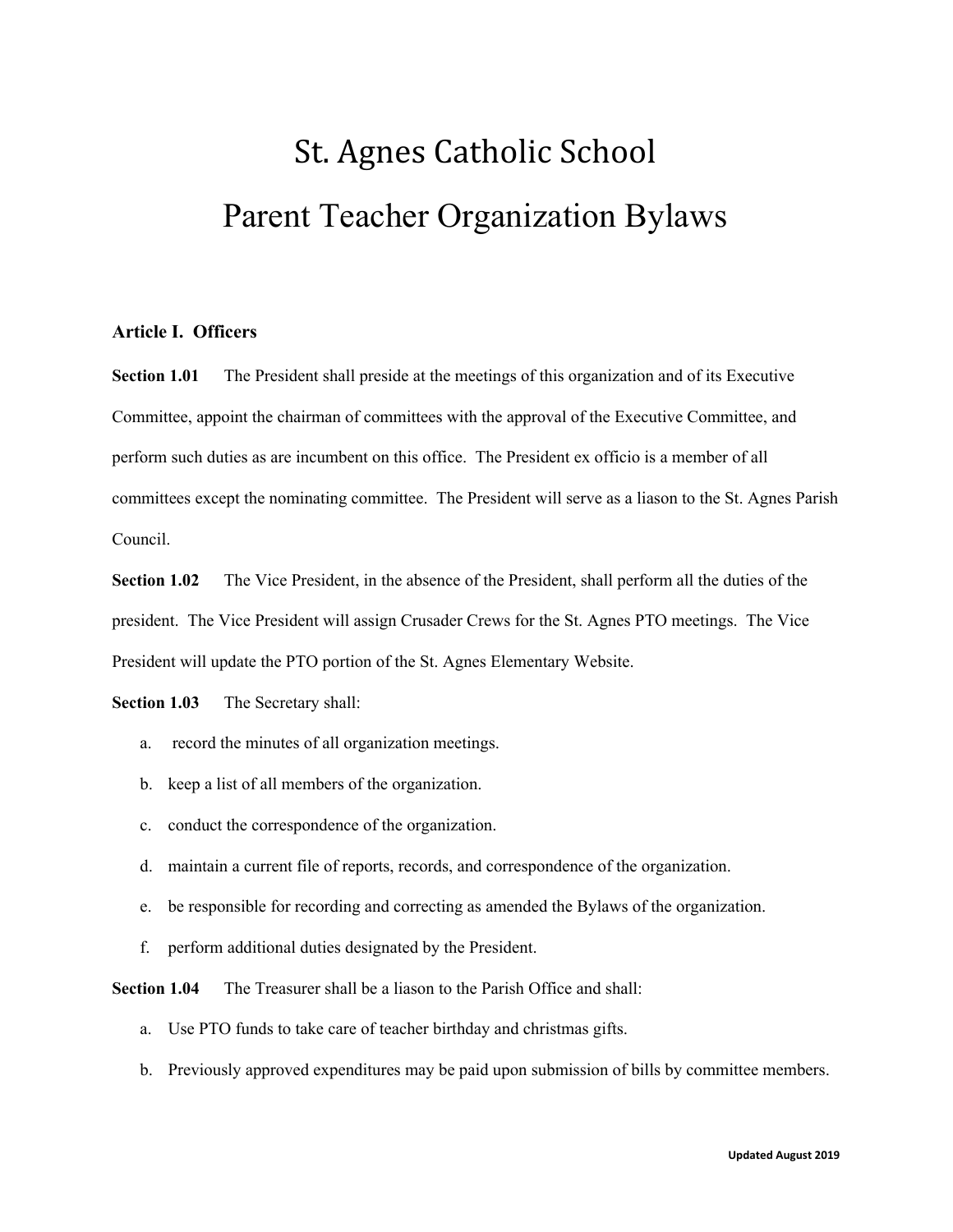c. Any other bill must be submitted to the Executive Committee for review. Review by general committee is required for bills exceeding \$500.

**Section 1.05** The officers shall be voted upon at the final meeting of each school year.

#### **Article II. Membership and Dues**

**Section 2.01** Membership shall consist of the parents and guardians of the students of St. Agnes and faculty of the school.

**Section 2.02** Membership dues shall be determined by the Executive Committee of the organization annually prior to registration for the following school year or as needed.

**Section 2.03** Membership dues of \$10 are to be paid at the August meeting.

#### **Article III. Executive Committee**

**Section 3.01** The Executive Committee shall consist of the President, Vice President, Secretary,

Treasurer, the pastor ex officio, and the school principal ex officio.

**Section 3.02** The Executive Committee shall have full responsibility for the organization's business affairs, review of their reports, budget, and other administrative details.

#### **Article IV. Meetings**

**Section 4.01** The regularly scheduled meetings of this organization shall be held Wednesdays of the month: August, October, February, and April.

**Section 4.02** The Executive Committee can call a special meeting if an occasion arises.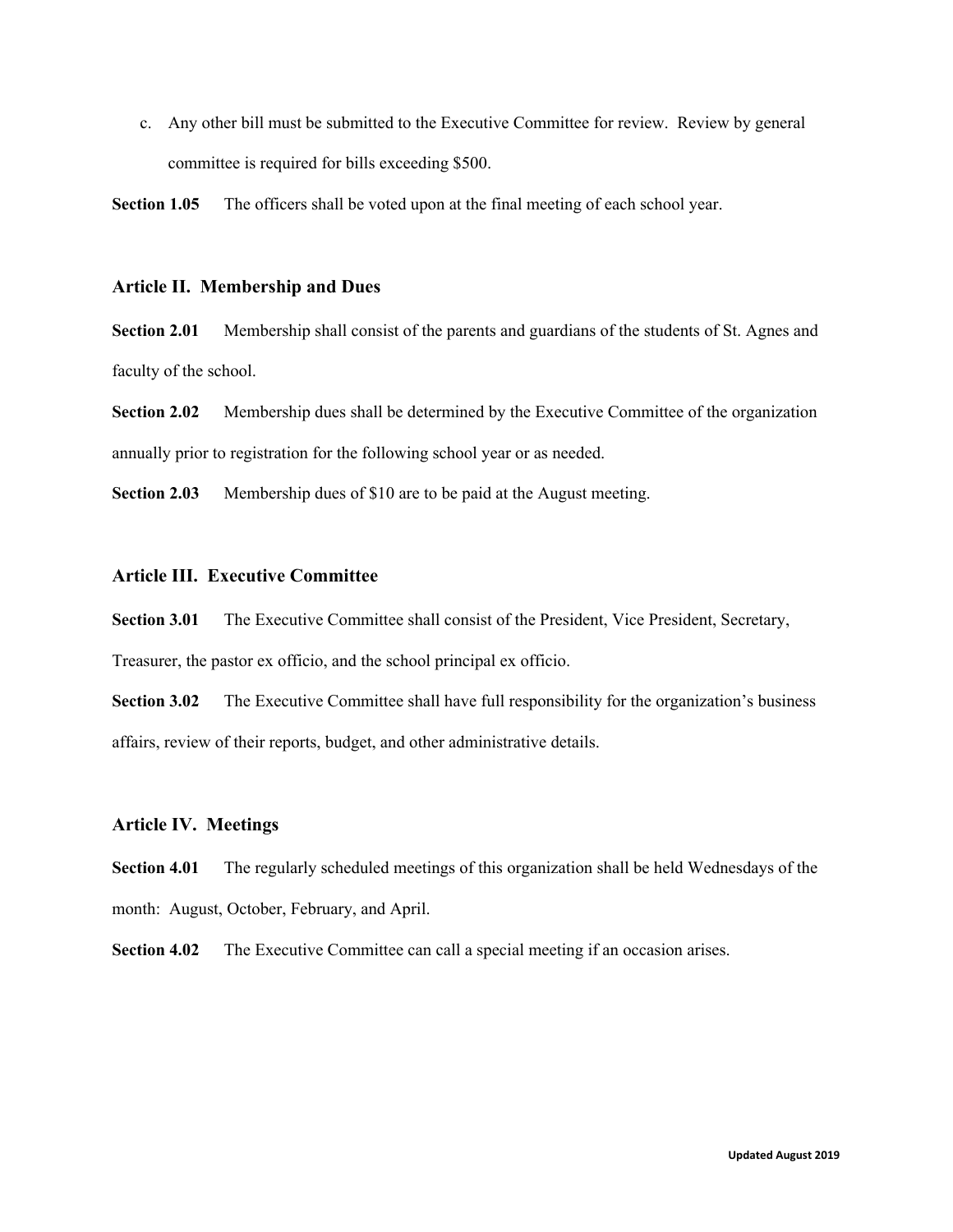#### **Article V. Committees**

**Section 5.01** Special committees in keeping the organization objectives may be appointed by the President with the approval of the Executive Committee.

**Section 5.02** The chairman of the standing and special committees shall report their findings and recommendations to the general membership.

#### **Article VI. Nominations and Elections**

**Section 6.01** Candidates for each vacant office will be presented for general membership approval at the final meeting of each school year. Nominations may also be offered from the floor.

**Section 6.02** Officers shall be elected at the final meeting of each school year by a majority of present members voting.

**Section 6.03** Terms for offices of Treasurer and Secretary shall be two years and new officers shall assume their office on June 1. If an officer is unable to complete the term of office, the general membership shall choose a replacement of the next general meeting from a slate of nominees submitted by the general membership.

**Section 6.04** Term for offices of Vice President/President shall be one year serving as Vice President followed by one additional year serving as President. If an officer is unable to complete the term of office, the general membership shall choose a replacement of the next general meeting from a slate of nominees submitted by the general membership.

#### **Article VII. Rules of Order**

**Section 7.01** All meetings of this organization shall be conducted according to Robert's Rules of Order but my be revised when not consistent with the organization's bylaws and constitution.